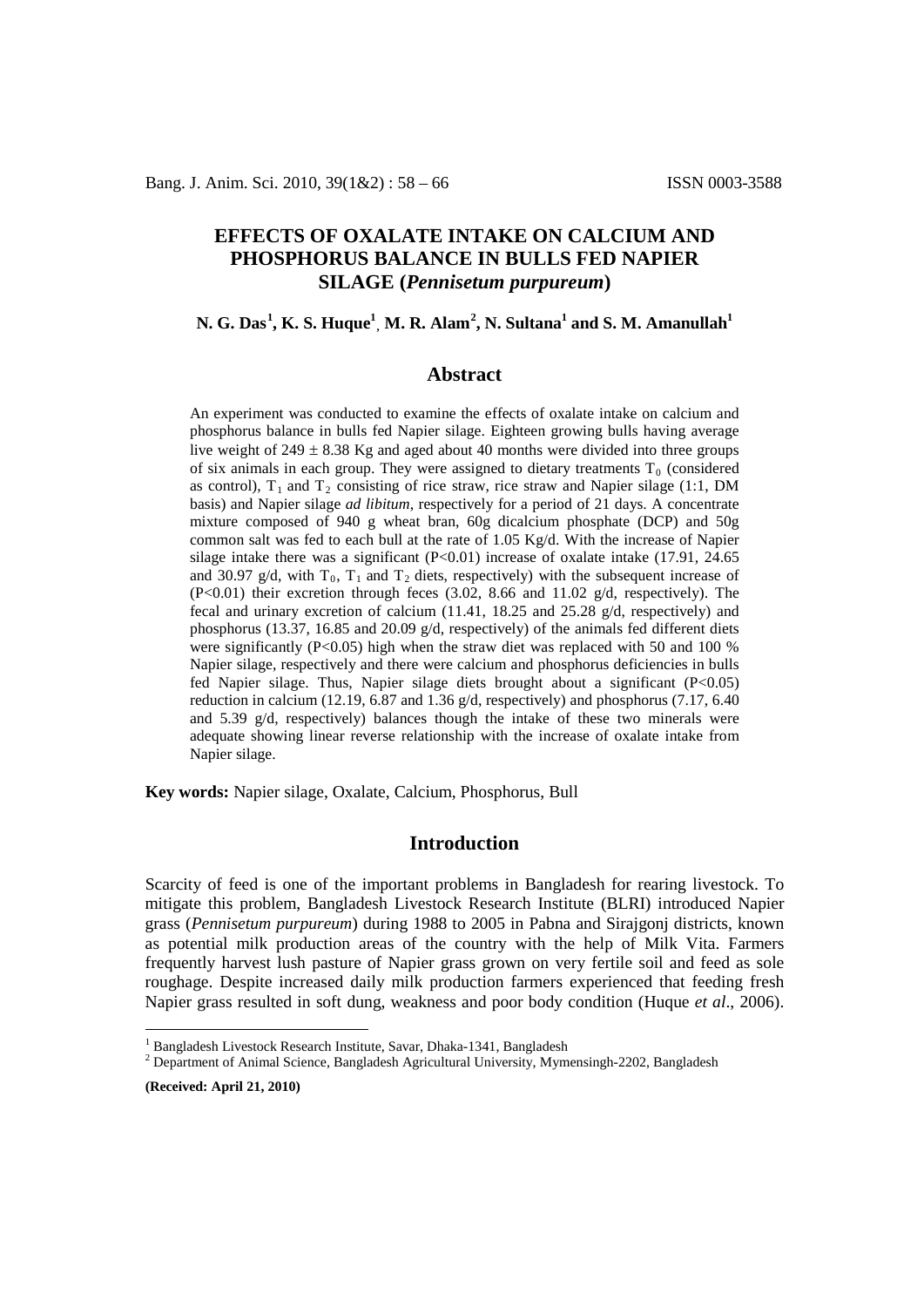This might be due to the presence of oxalate in the grass and feeding Napier to cows might lead to ingestion of oxalate above their dietary tolerance level which might have an effect on mineral metabolism of these animals. Rahman *et al.* (2006) found that oxalate content of Napier was as high as 3.77% of dry matter in early summer season. So, there is a need to determine how the oxalate content of Napier grass affects calcium and phosphorus metabolism in animal body and to develop techniques for overcoming oxalate problem in ruminants thriving on Napier grass. The present work was undertaken to determine the effect of feeding Napier silage on calcium and phosphorus balance in bull.

## **Materials and Methods**

### **Site of the experiment**

The study was carried out at the Animal Research Station, Bangladesh Livestock Research Institute (BLRI), Savar, Dhaka for a period of 21 days. The chemical analyses of feed, refusals, feces and urine were done in the Animal Nutrition Laboratory of BLRI. Eighteen bulls with an average live weight of  $249 \pm 8.38$  Kg and approximately 40 months of age were selected for the experiment. The animals were dewormed with Andex (Novartis), ear tagged, and then allowed for 14 days to adjust with experimental diets and management prior to commencement of the study. The animals were then divided into three groups of six bulls in each group. The animals were housed individually in a well-ventilated face-out concrete digestion crates during the entire trial period.

### **Dietary treatments**

The experiment was conducted in a Completely Randomized Design (CRD). The length of the trial was 21 days having 14 days of adjustment and 7 days of experimental period. During the whole trial period bulls belonged to treatment group  $T_0$  (considered as control), T1 and T2 were offered rice straw *ad libitum*, 1:1 ratio of rice straw and Napier silage (DM basis) and Napier silage *ad libitum*, respectively. To avoid selection rice straw was chopped into 2 cm length and was mixed thoroughly with Napier silage. The DM of the feed and refusals of each of the animal were collected and weighted daily to calculate daily dry matter intake. Fresh and clean drinking water was available to all the animals. Silage was used for the experiment to prevent variation in oxalate intake with the advancement of maturity of grass during the study period. In addition, dicalcium phosphate (DCP) as a sole supplementary source of calcium and phosphorus was used in this experiment. To keep the number of sources of calcium and phosphorus minimum only 60g DCP, 940g wheat bran and 50g common salt were weighed, mixed and supplied at 8:00 AM in separate bowls to each animal regularly during the whole experimental period. No refusals of concentrate mixture were found in any case.

#### **Sample collection and analysis**

The quantity of feed, refusal and feces were weighed daily and representative samples were kept for analysis. A part of each sample was kept in a deep freeze at  $-20^{\circ}$ C, and later they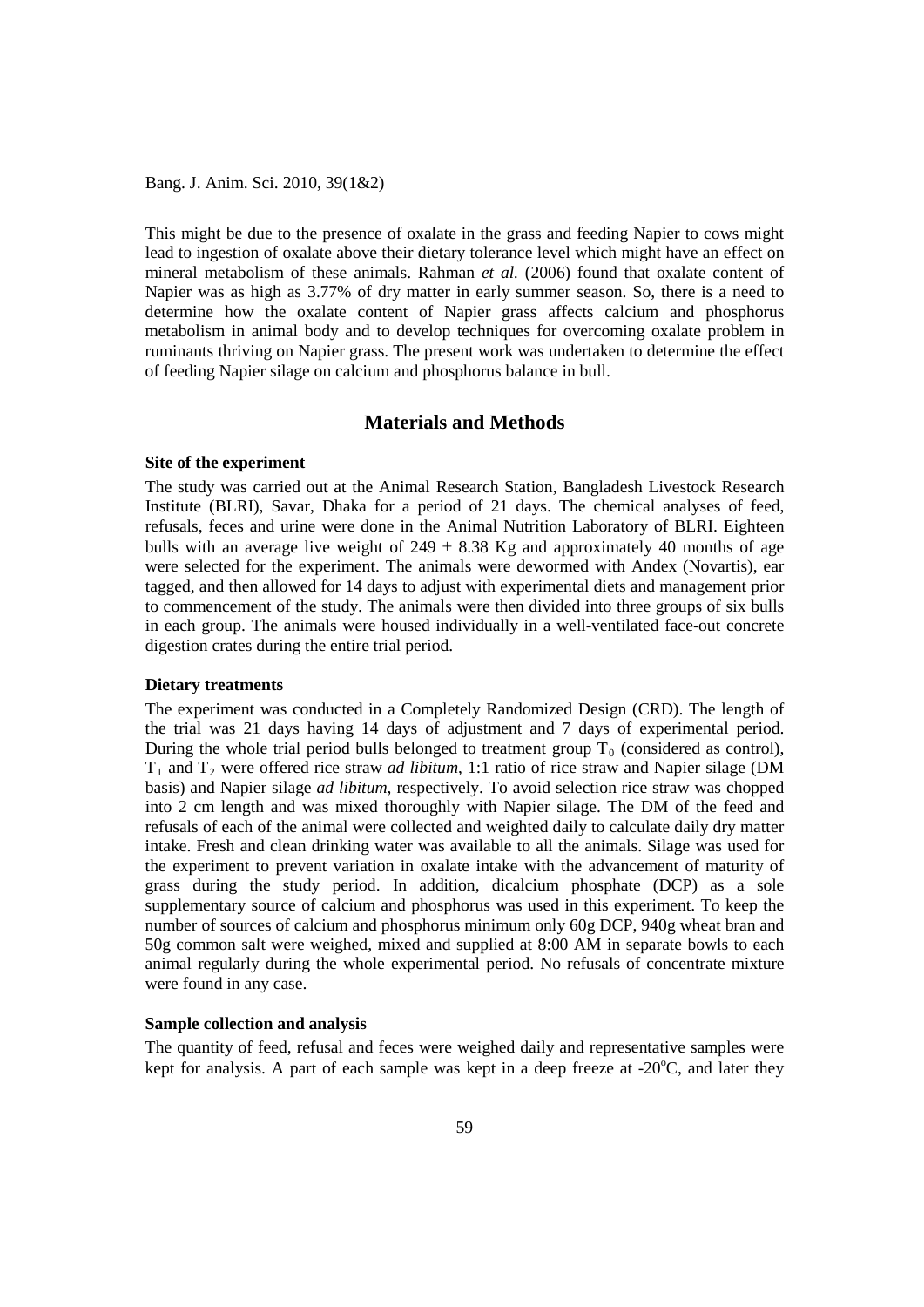were mixed well and representative samples were used for determination of calcium and phosphorus contents. Urine was collected in buckets, containing 250 ml of 40 % sulfuric acid kept under the outlets of digestion crates. The actual volume of urine was calculated by subtracting 250 ml from the total volume and clean water was added to make a constant volume of 15 liters. Samples of urine were filtered and collected in 100 ml plastic bottles and stored in a deep freeze at -20 $^{\circ}$ C until analysis. The oxalate contents of all samples were analyzed by titration method according to Abaza *et al*., 1968. Calcium and phosphorus contents were determined by Atomic Absorption Spectrometry method (Varma, 1985; Atomic Absorption Spectrophotometer, MODEL 210 VGP, Buck scientific) and Colorimetric method (Fiske and Subbarow, 1925; T60 spectrophotometer, THURAMED. Louisville, KY. USA), respectively. Proximate analysis of feed and refusals were analyzed in duplicate following the method of AOAC (1990).

### **Statistical analysis**

The data were evaluated statistically using SPSS 11.5 software using analysis of variance (ANOVA) in a Completely Randomized Design (CRD) to determine significance and least significant difference (LSD) was used to determine significant differences among the treatment means following the method described by Steel and Torrie (1980).

# **Results and Discussion**

#### **Chemical composition of feedstuffs**

The chemical composition of feeds used in this experiment is given in Table 1. From the chemical composition of roughage and concentrate mixture it is seen that the calcium, phosphorus and oxalate contents of rice straw (0.23, 0.16 and 0.52 %, respectively) were lower than that of Napier silage (0.31, 0.28 and 0.86 %, respectively) but that of mixture of rice straw and Napier silage  $(1:1, DM$  basis) were intermediate  $(0.27, 0.22, and 0.69, %$ respectively). The highest calcium and phosphorus content in concentrate mixture (1.62 % for each) was due to the use of DCP in diet. The source of very low level of oxalate content of concentrate mixture was wheat bran.

| <b>Feed items</b>                  | $%$ fresh | $%$ DM    |       |      |      |         |
|------------------------------------|-----------|-----------|-------|------|------|---------|
|                                    | DM        | <b>OM</b> | Ash   | Ca   | P    | Oxalate |
| Rice straw                         | 90.29     | 87.71     | 12.29 | 0.23 | 0.16 | 0.52    |
| Rice straw + Napier silage $(1:1)$ | 54.11     | 86.55     | 13.45 | 0.27 | 0.22 | 0.69    |
| Napier silage                      | 17.93     | 85.40     | 14.60 | 0.31 | 0.28 | 0.86    |
| Concentrate mixture                | 91.43     | 88.84     | 11.16 | 1.62 | 1.62 | 0.01    |

**Table 1. Chemical composition of feedstuffs**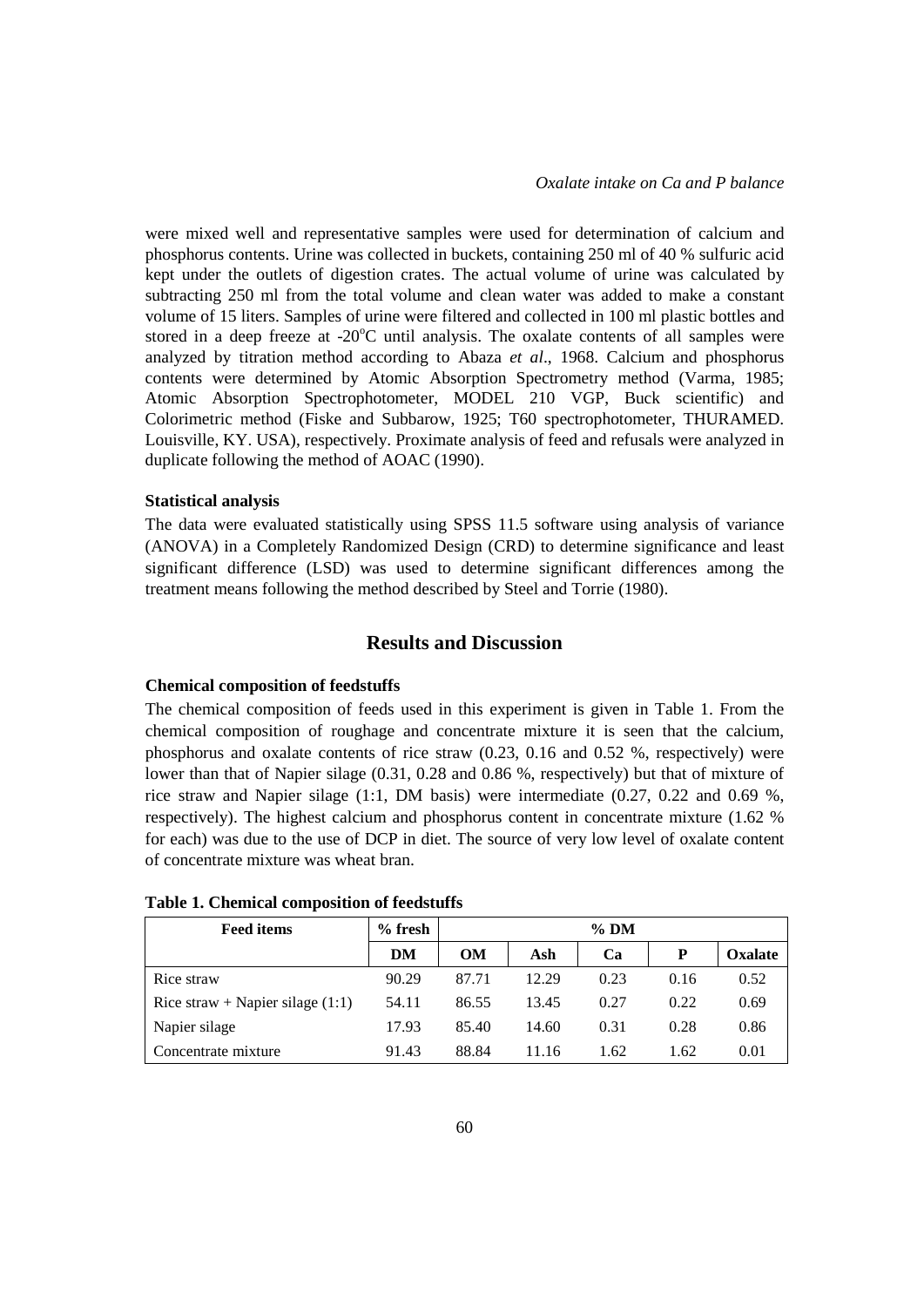### **Intake of feed nutrients**

Data on intake of feeds by bulls belonged to different treatment groups are given in Table 2. Feeding Napier silage replacing rice straw at different levels to bulls had no significant (P>0.05) effect on daily total DM intake (4.36, 4.50 and 4.54 kg/d, respectively). James and Butcher (1972) reported that the DM intake of a diet fed to sheep was reduced when the oxalate content in the diet was increased. The oxalate content of the diets of the present experiment varied from 0.41 to 0.68% of DM, and appeared to be of low concentration to exert any negative effect on feed intake due to its presence in diet.

**Table 2. Intake of DM and oxalate from different diets**

| <b>Parameters</b>        | Treatments <sup>#</sup> |                     |                    | <b>SE</b> |
|--------------------------|-------------------------|---------------------|--------------------|-----------|
|                          | $T_0$                   | $\mathbf{T}_1$      | $\bf{T}_2$         |           |
| DMI (Kg/d)               | 4.36                    | 4.50                | 4.54               | 0.10      |
| $DMI$ (% LW)             | 1.79                    | 1.82                | 1.84               | 0.04      |
| Oxalate intake $(g/d)$   | 17.91 <sup>c</sup>      | $24.65^{b}$         | $30.97^{\text{a}}$ | 1.46      |
| Oxalate in feces $(g/d)$ | $3.02^{\circ}$          | $8.66^{\mathrm{b}}$ | $11.02^a$          | 0.86      |

<sup>#</sup> T<sub>0</sub> = Rice straw, T<sub>1</sub> = Rice straw + silage, T<sub>2</sub> = Silage

a,b,c Means with different superscripts are significantly different at P<0.01

With the increase of Napier silage intake there was a significant  $(P<0.01)$  increase of oxalate intake (17.91, 24.56 and 30.97 g/d for  $T_0$ ,  $T_1$  and  $T_2$  groups of animals, respectively) with the subsequent increase (P<0.01) of their excretion (3.03, 8.66 and 11.02 g/d for  $T_0$ ,  $T_1$  and T2 groups of animals, respectively) through feces. Hsieh-Weinchang *et al*., 2004 also found a higher oxalate in feces by feeding increasing amount of Napier grass containing higher oxalate levels. A portion of oxalates is degraded in the rumen (Dodson, 1959) with the probable formation of carbonate and bicarbonate. The soluble parts of oxalate also can bind with available calcium in the rumen and be excreted in feces (Bull, 1929). This may be the probable cause of high fecal oxalate (Table 2), calcium (Table 3) and phosphorus (Table 4) contents in bulls fed Napier silage diets.

### **Calcium balance**

It was found in Table 3 that the increasing amount of Napier silage replacing rice straw in  $T_0$ ,  $T_1$  and  $T_2$  diets significantly (P<0.01) increased daily intake of calcium (23.59, 25.11 and 26.64 g/d, respectively). Total excretion of calcium through feces and urine were 11.41, 18.25 and 25.28 g/d for  $T_0$ ,  $T_1$  and  $T_2$  diets, respectively. Excretions of calcium through feces of these animals were 10.54, 16.92 and 23.33  $g/d$ , respectively and through urine were 0.87, 1.33 and 1.95 g/d, respectively. They were increased significantly  $(P<0.01)$  with the increase of Napier silage intake from 0 to 100 %. The excretions through different routes were increased linearly (Fig. 1, P<0.01,  $r = 0.77$ ) with the increase of Napier silage intake from 0 to 100% or the daily intake of dietary calcium. The increasing amount of calcium intake and excretion with the increase of Napier silage intake resulted in significant (P<0.01) reduced calcium retention in bulls fed Napier diets. The trend of linear reduction of calcium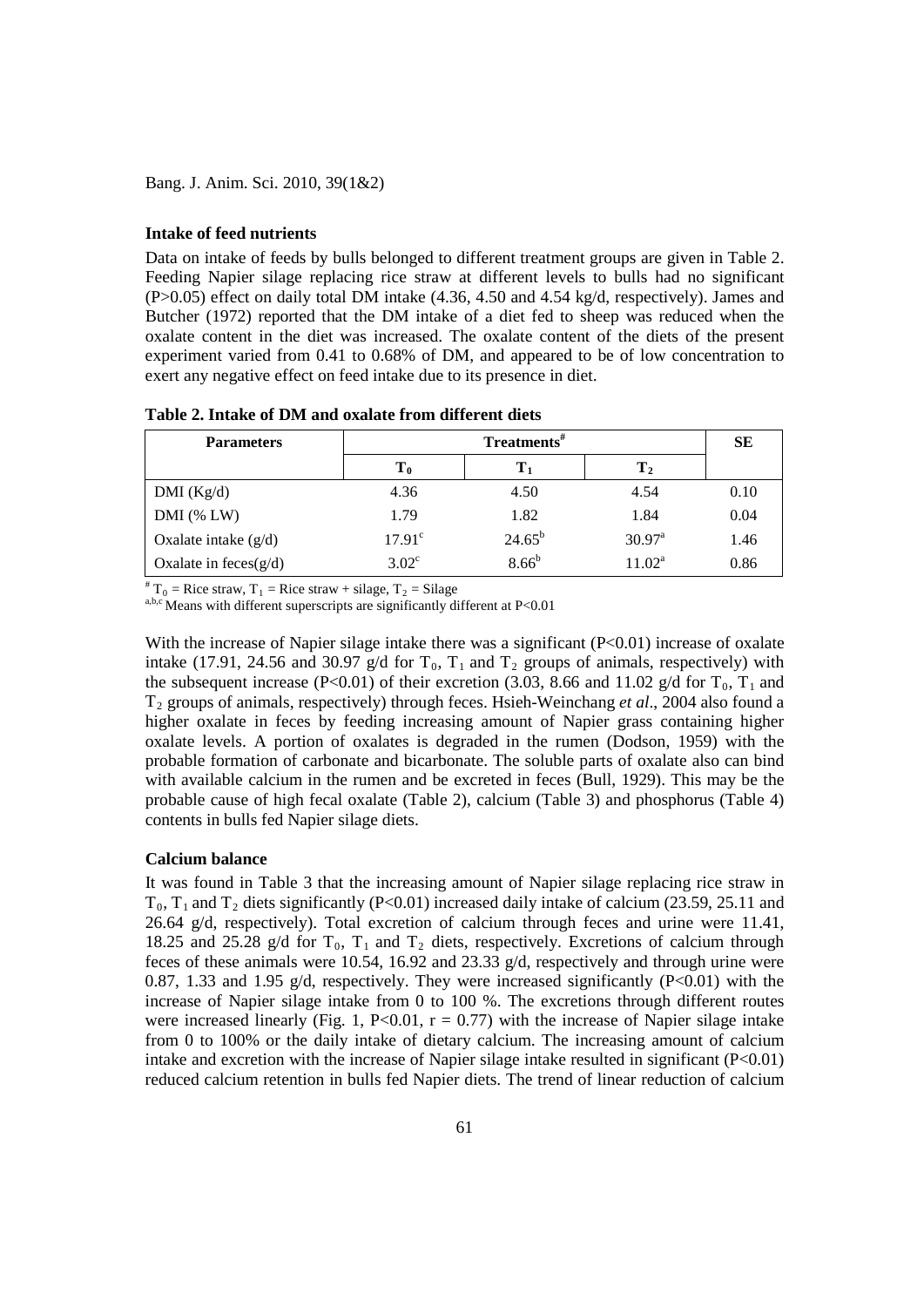balance is shown in Fig. 2 and 6. James and Butcher, 1972 also reported that the increased oxalate intake resulted in an increased calcium excretion in feces of crossbred sheep fed different levels of oxalate in the form of Halogeton.

| <b>Parameters</b>          | Treatments <sup>#</sup> |                |                   | <b>SE</b> |
|----------------------------|-------------------------|----------------|-------------------|-----------|
|                            | T <sub>0</sub>          | $\mathbf{T}_1$ | $\bf{T}_2$        |           |
| Ca intake $(g/d)$          | $23.59^{\circ}$         | $25.11^b$      | $26.64^{\circ}$   | 0.41      |
| Ca in feces $(g/d)$        | $10.54^{\circ}$         | $16.92^{b}$    | $23.33^{a}$       | 1.30      |
| Ca in urine $(g/d)$        | $0.87^{\circ}$          | $1.33^{b}$     | $1.95^{\text{a}}$ | 0.11      |
| Total Ca excretion $(g/d)$ | $11.41^{\circ}$         | $18.25^{b}$    | $25.28^{a}$       | 1.41      |
| Ca balance $(g/d)$         | $12.19^a$               | $6.87^{b}$     | 1.36 <sup>c</sup> | 1.12      |

**Table 3. Calcium balance in bulls consuming different levels of Napier silage**

 $T_0$  = Rice straw, T<sub>1</sub> = Rice straw + silage, T<sub>2</sub> = Silage

a,b,c Means with different superscripts are significantly different at P<0.01



**Fig. 1. Relationship between intake and excretion of calcium in bulls**



**Fig. 2. Relationship between oxalate intake and balance of calcium in bulls**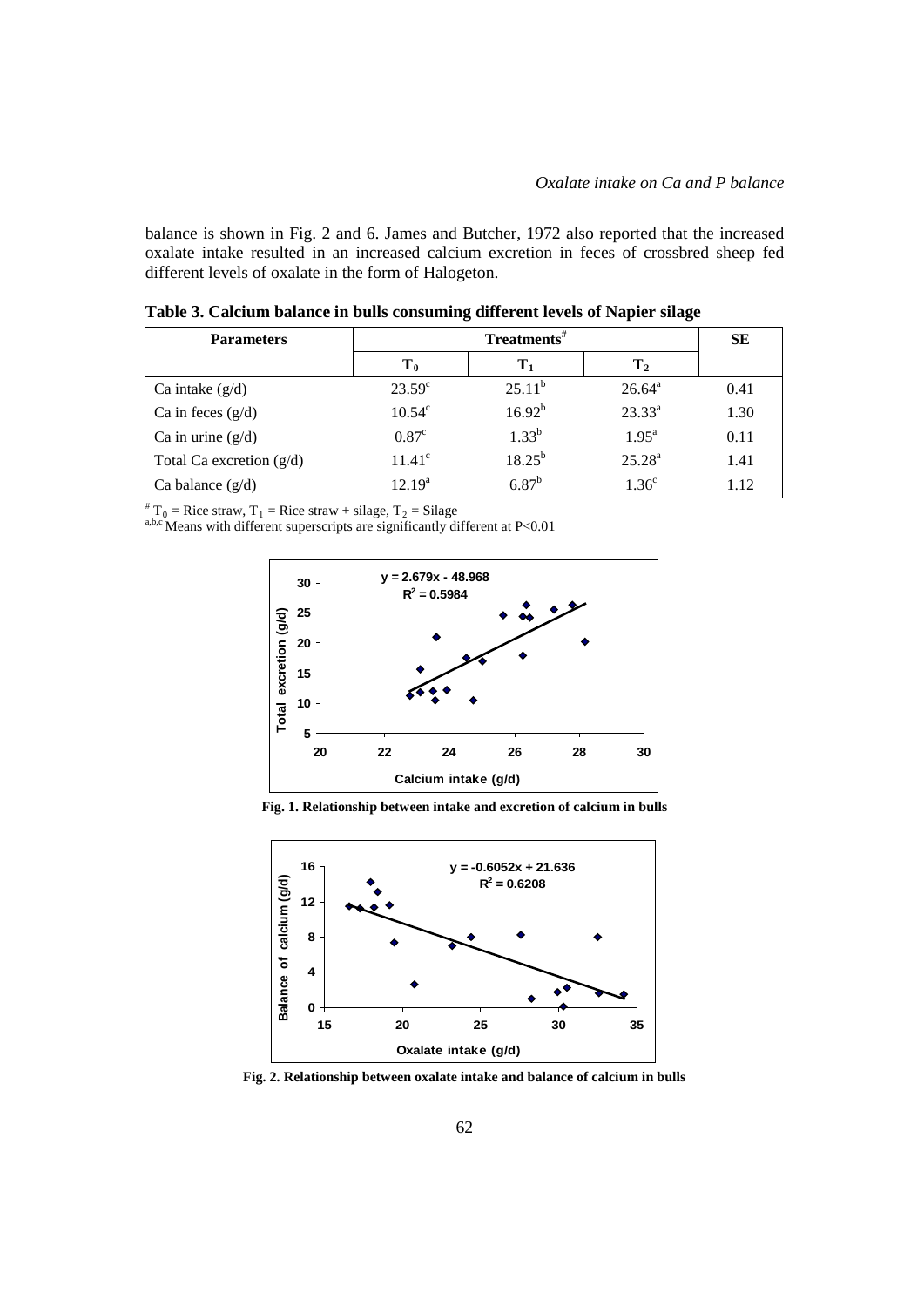It is apparent from Fig. 2 and 6 that with the increase of oxalate intake there was a linear reduction of calcium balance (P<0.01,  $r = 0.79$ ) in bull. It shows a reverse relationship between oxalate intake and calcium balance from a level 0.41 to 0.61 % of oxalate in dry matter of the diets. The average initial live weights of the bulls used in three groups were 249, 249 and 248 kg, and their average daily live weight gains during the experimental period of 21 days were 500, 643 and 810  $g/d$ , respectively. At this level of gain, the daily calcium requirement might be from 13 to 16 g/d as suggested by McDonald *et al.*, 1981. Except the straw diet, the Napier diets failed to supply the required amount of calcium to support for both maintenance and live weight gain of the bulls. It appeared that long time feeding of Napier might affect its availability that in turns also growth of the bulls. However, James and Butcher, 1972; Allison *et al.*, 1981 stated that the rumen microflora can increase their oxalate degradation capacity by proliferating their population with gradually increasing oxalate diets. So, a long time *ad libitum* feeding of Napier silage may mitigate such mineral imbalances to some extent.

#### **Phosphorus balance**

Data on phosphorus intake and balance in bulls is shown in Table 4. The average daily phosphorus intake (20.90, 23.25 and 25.47g, respectively), similar to that of calcium of the bulls of different treatment groups increased significantly (P<0.01) with the inclusion of Napier silage replacing rice straw (Table 4). The total excretion of phosphorus through feces and urine for the diets  $T_0$ ,  $T_1$  and  $T_2$  were 13.37, 16.85 and 20.09 g/d, respectively or individually through feces were 12.97, 15.11 and 18.09 g/d, respectively and through urine were 0.80, 1.74 and 2.00  $g/d$ , respectively which were increased significantly (P<0.01) with the increase of oxalate intake in the form of Napier silage. The daily excretions of phosphorus through different routes were increased linearly (Fig. 3, P<0.01,  $r=0.94$ ) with the increasing intake of Napier silage from 0 to 100%. Similar to calcium, the phosphorus balance was positive but decreased linearly (Fig. 4, P<0.05, r=0.50) from straw diet (T<sub>0</sub>) to different levels of Napier silage diets  $(T_1 \text{ and } T_2)$  and the treatment differences were significant (P<0.05).

| <b>Parameters</b>         | Treatments <sup>#</sup> |                |                   | <b>SE</b> |
|---------------------------|-------------------------|----------------|-------------------|-----------|
|                           | $T_{0}$                 | $\mathbf{T}_1$ | $\mathbf{T}_2$    |           |
| P intake $(g/d)$          | $20.90^{\circ}$         | $23.25^{b}$    | $25.47^{\circ}$   | 0.50      |
| P in feces $(g/d)$        | 12.93 <sup>c</sup>      | $15.11^{b}$    | $18.09^{a}$       | 0.57      |
| P in urine $(g/d)$        | 0.80 <sup>b</sup>       | $1.74^{b}$     | 2.00 <sup>a</sup> | 0.15      |
| Total P excretion $(g/d)$ | $13.73^{\circ}$         | $16.85^{b}$    | $20.09^a$         | 0.69      |
| P balance $(g/d)$         | 7.17 <sup>a</sup>       | $6.40^{ab}$    | $5.39^{b}$        | 0.28      |

**Table 4. Phosphorus balance in bulls consuming different levels of Napier silage**

 $T_0$  = Rice straw, T<sub>1</sub> = Rice straw + silage, T<sub>2</sub> = Silage

a,b,c Means with different superscripts within rows are significantly different either at P<0.01 or P<0.05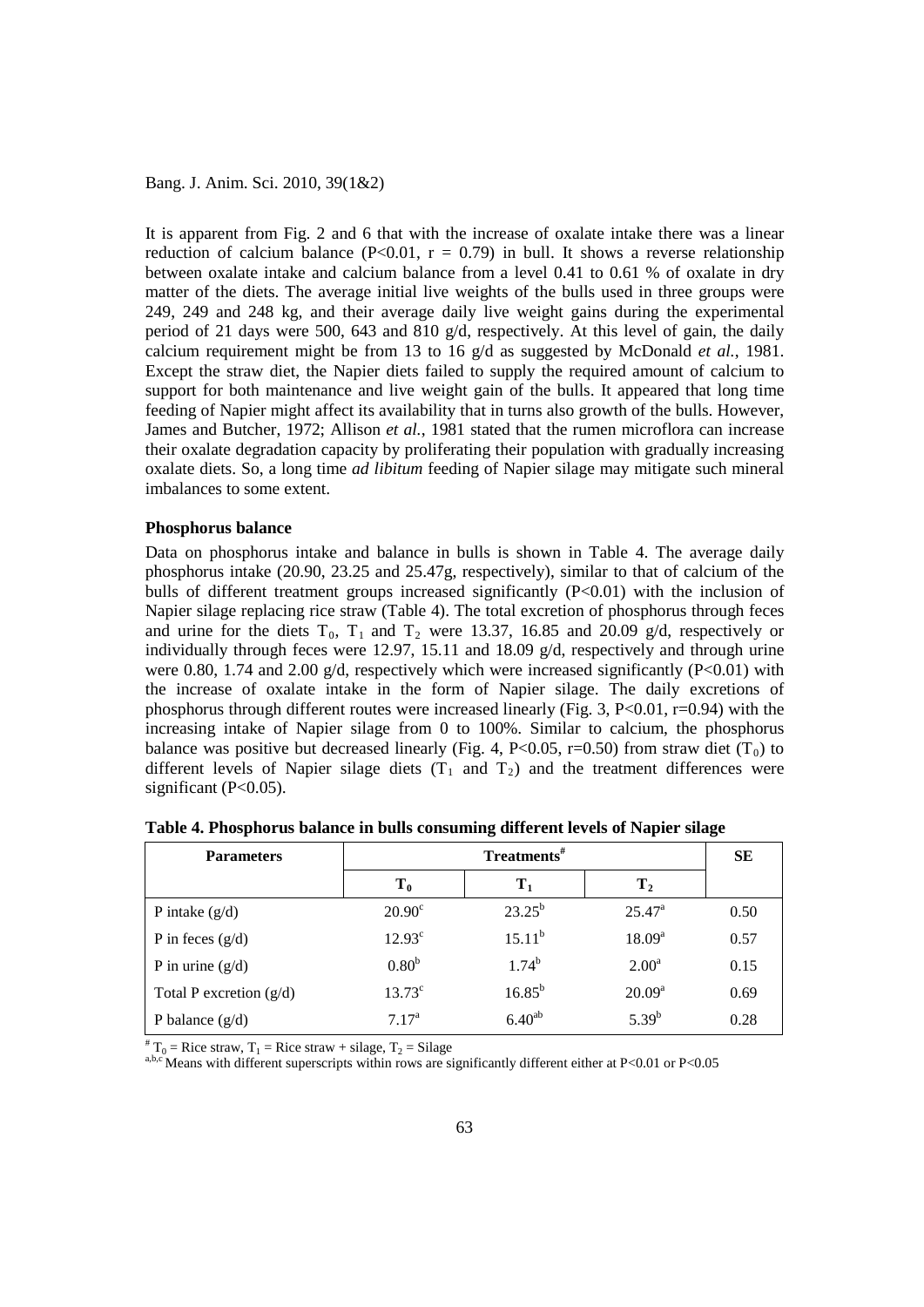

**Fig. 3. Relationship between intake and excretion of phosphorus in bulls**



**Fig. 4. Relationship between oxalate intake and balance of phosphorus in bulls**



**Fig. 5. Trend of oxalate intake and total excretion of calcium and phosphorus (g/d) in bull**

**Fig. 6. Trend of oxalate intake and calcium and phosphorus balance (g/d) in bull**

From Fig. 4 and 6 it appear that with the increase of oxalate intake there was a linear  $(P<0.05, r = 0.50)$  reduction of phosphorus balances in bulls which showed a reverse relationship between oxalate intake and phosphorus balance from a level 0.41 to 0.64 % of oxalate content in feed dry matter. This means that the increase in total oxalate intake significantly (P<0.05) reduced phosphorus balance in bull due to increasing trend of excretion through different routs.

According to McDonald *et al.,* 1981 the daily requirement of phosphorus of the bulls used in the trial varied from 8.7 to 12.0 g/d at 500 to 810 g/d gain during the feeding period. Similar to calcium, the phosphorus balances of the Napier diet failed to support the body requirement of bulls, and a prolonged feeding may affect the live weight gain of bulls**.** Dowe *et al*., 1957 and Alfaro *et al*., 1988 showed that dietary calcium to phosphorus ratio may vary from 1:1 to 7:1 in ruminant's diet. In this trial the ratio of calcium and phosphorus in 0, 50 and 100 % Napier silage diets were found 1.13, 1.08 and 1.05, respectively (Table 3 and 4). The average ratios of calcium and phosphorus balance in the three diets were 1.70, 1.07 and 0.25 (Table 3 and 4) and the decrease in calcium balance was higher than that of phosphorus. The higher reduction of calcium balance (Fig. 6) with higher excretion (Fig. 5) than that of phosphorus might be due to higher affinity of oxalate to calcium. A portion of ingested oxalate combine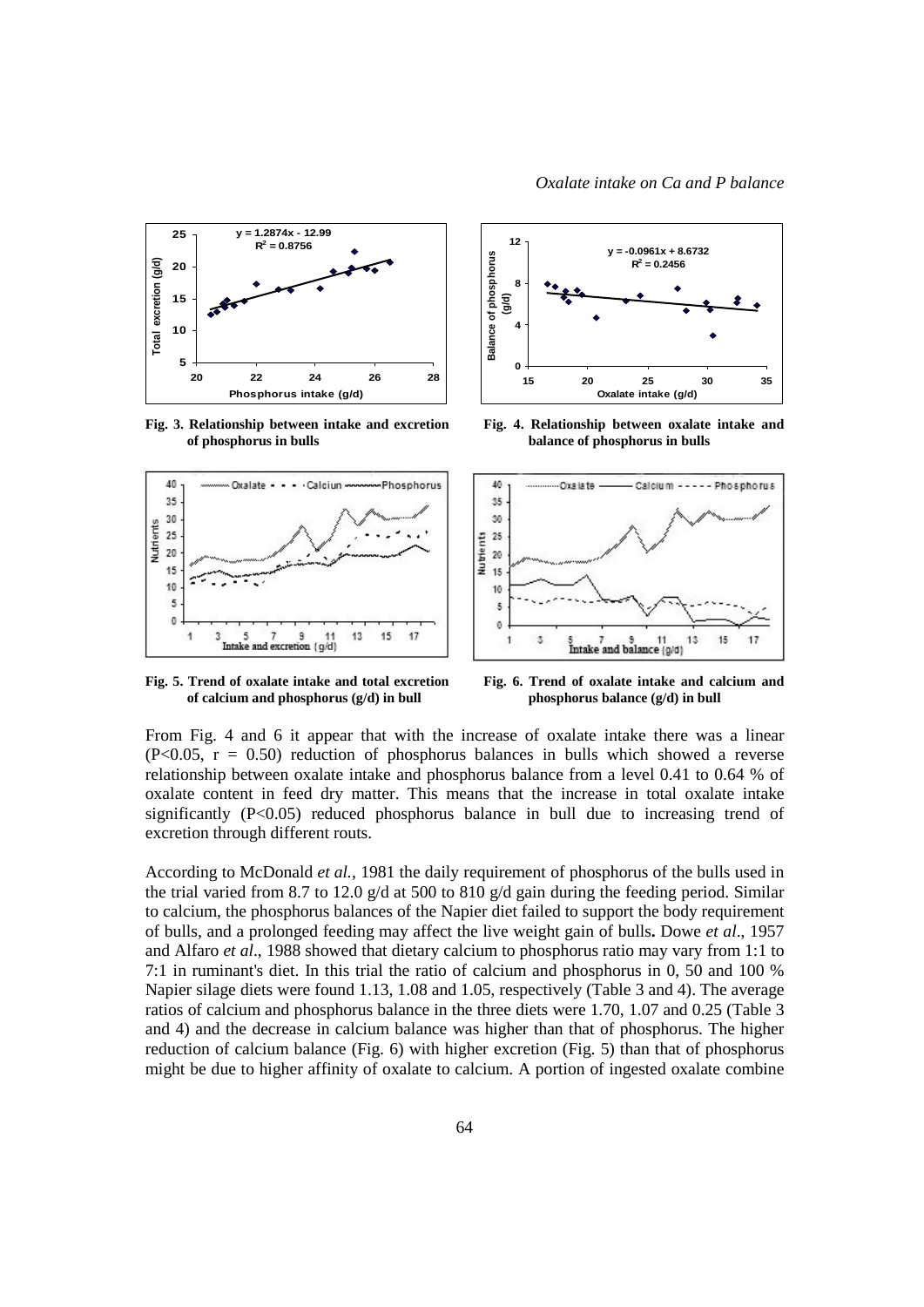with available calcium in rumen might have formed insoluble calcium oxalates and excreted in feces at a higher level than that of phosphorus (Bull, 1929).

#### **Effect of oxalate on feces DM and urine excretion**

The effects of oxalate on feces and urine excretion are given in Table 5. It is evident from the table that with the increasing intake of oxalate through Napier silage significantly (P<0.05) increased the average dry matter content in fresh feces (20.72, 21.51 and 23.81 % for  $T_0$ ,  $T_1$ and  $T_2$  diets, respectively). The mean urine excretion (3.02, 3.82 and 4.22 L/d) was also increased significantly  $(P<0.01)$  with the increase of Napier silage in diets.

| <b>Parameters</b>       | Treatments"    |            |                | SЕ   |
|-------------------------|----------------|------------|----------------|------|
|                         |                |            |                |      |
| DM in feces $(\% )$     | $20.72^b$      | $21.51^a$  | $23.8^{\circ}$ | 0.41 |
| DM in feces $(Kg/d)$    | 2.28           | 2.34       | 2.41           | 0.07 |
| Urine excretion $(L/d)$ | $3.02^{\circ}$ | $3.82^{b}$ | $4.22^{\rm a}$ | 0.14 |

**Table 5. Effects of oxalate intake on feces and urine excretion**

<sup>#</sup> T<sub>0</sub> = Rice straw, T<sub>1</sub> = Rice straw + silage, T<sub>2</sub> = Silage

a,b,c Means with different superscripts within rows are significantly different at P<0.01

Hsieh-Weinchang *et al*., 2004 stated that feeding increasing amount of oxalate through Napier grass increased DM content with the reduction of water content in feces. James and Butcher (1972) stated that feeding oxalate at an increasing level might have an effect on increased urine production. In this experiment dietary source of water from Napier silage might have increased water intake and resulted an increase of daily urine excretion in bulls.

### **Conclusions**

It was concluded that the oxalate content of Napier silage may significantly reduce the balance of calcium and phosphorus in bulls that may cause retarded growth and poor body condition of bulls. Further research is needed in the form of long term feeding trial to find out the methods of feeding Napier silage to mitigate the adverse effects of oxalate on calcium and phosphorus metabolism in bull.

# **Literature Cited**

AOAC, 1990. Official Methods of Analysis, 15<sup>th</sup> Ed. Association of Official Analytical Chemists, Arlington, Virginia, USA.

Abaza, R. H., Bloke, J. T. and Fisher, E. J. 1968. J. Assoc. Off. Anal. Chem., 51: 963.

Alfaro, E., Neathery, M. W., Miller, W. J., Crowe, C. T., Gentry, R. P., Fielding, A. S., Pugh, D. G. and Blackmon, D. M. 1988. Influence of a wide range of calcium intakes on tissue distribution of macroelements and microelements in dairy calvrs. J. Dairy Sci., 71: 1295-1300.